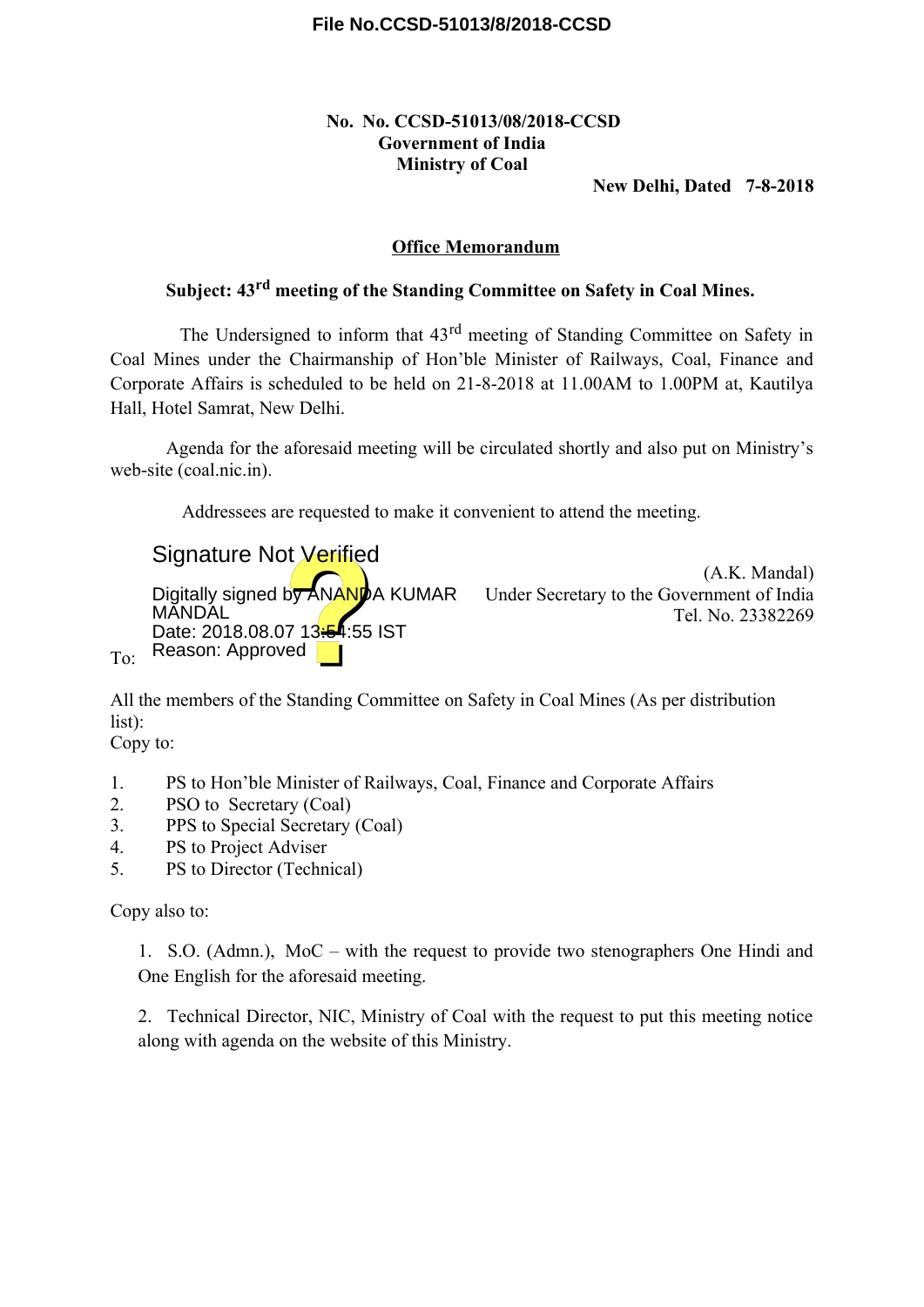## **List of the Members of the Standing Committee on Safety in Coal Mines:**

1. Economic Adviser, Ministry of Labour & Employment, Shram Shakti Bhavan, New Delhi. (dev.singh@nic.in)

2. The Director General, Directorate General of Mines Safety, Dhabhad (Jharkhabnd) ( Fax: 0326- 2221027, Dhanbad)(Ph: 0326-2-221000)

3. The Chairman, Coal India Ltd., Coal Bhawan, Rajarhat, Kolkata-700156

4. The Chairman/Managing Director, Singareni Collieries Company Ltd., Kothagudem Collieries, Khamam Distt (A.P.) (Fax Dir(P&P): 08744-245293)(Ph: 08744-242602,242382)

5. The Chairman/Managing Director, Neyveli Lignite Corporation, P.O.Neyveli (T.N.) (Fax: DGM(Safety):04142-252645,2522646) (Ph: 04142-252492)

6. The Chairman/Managing Director, Bharat Coking Coal Ltd, .Koyala Bhawan, Koyala Nagar, Dhanbad.

7. The Chairman/Managing Director, Eastern Coalfields Ltd., Sanctoria, P.O.Dishergarh, Distt. Burdwan (West Bengal)

8. The Chairman/Managing Director, Mahanadi Coalfield Ltd., Sambalpur, (Orissa).

9. The Chairman/Managing Director, Central Coalfields Ltd., Dharbhanga House, Ranchi(Jharkhand)

10. The Chairman/Managing Director, Northern Coalfields Ltd., Singrauli, P.O. Singrauli Collieries, Distt. Sidhi (M.P.).

11. The Chairman/Managing Director, South Eastern Coalfields Ltd., Seepat Road, Bilalspur (M.P.).

12. The Chairman/Managing Director, Western Coalfields Ltd., Civil Lines, Nagpur.

13. The Chairman/Managing Director, North Eastern Coalfields, Margrata, Assam.

14. The Chairman/Managing Director, Central Mine Planning and Design Institute, Gondwana Place Kanke Road, Ranchi (Jharkhand).

15. Director (Personnel), Coal India Ltd., Coal Bhawan, Rajarhat, Kolkata-700156

16. Director (Technical), Coal India Ltd., Coal Bhawan, Rajarhat, Kolkata-700156

17. Executive Director(S&R), Coal India Ltd Coal Bhawan, Rajarhat, Kolkata-700156

18. Managing Director, Jharkhand State Mineral Development Corporation, Khanij Nigam Bhavan,Doranda,Ranchi(Jharkhand)(Fax,No.0651-491916) (Ph:2491841, 2491842, 2491807, 2490767)

19. Managing Director, Gujarat Mineral Development Corporation, Khanij Bhavan, Off 132 Ft Ring Road, Nr. University Ground, Vastrapur,, Ahmedabad-380052 ( Fax No. 079-27911540)

20. General Manager, The Tata Iron and Steel Company Ltd., Jharia Collieries, Jamadoba-828112, Dhanbad (Jharkhand) ( Jamadoba Fax No. 326-2320268)

21. Coal Supdt. and Agent, Damodar Valley Corporation, Bermo Mines, P.O. Bermo, Distt. Bokaro, (Jharkhand) ( Kolkata Fax,033-2-3551937 Bermo fax note there) Bermo Ph: 06549-220245)

22. General Manager (Collieries), Steel Authority of India Ltd, IISCO STEEL PLANT, Colliery Complex, Chasnala Colliery, P.O.Chasnala, Dist. Dhanbad-828135 (Jharkhand)) Fax: 0326-2385003)

23. Shri N. K. Purohit, Addl. General Manager, Gujarat Industries Power Co. Ltd., (Surat Lignite Power Plant), Village .Nani Naroli,Taluka, Mangrol, Distt. Surat-394110 (Fax No. 02629-261073, 261074 & 0265-2231207)

24. Chief of Internal Safety, Rajasthan State Mines & Mineral Limited., SBU & PC LIMESTONE, 8, West Patel Nagar, Circuit House Road, Jodhpur-342011 (Rajasthan) (Fax . 0291-2511029) (Ph:0291- 2516199, 2511031, 2515528)

25. Managing Director, J&K Mineral Ltd, 5<sup>th</sup> Floor, Jawaharlal Nehru Udhyog Bhawan, Rail Head Complex, Jammu (Fax No. 0191-2477817)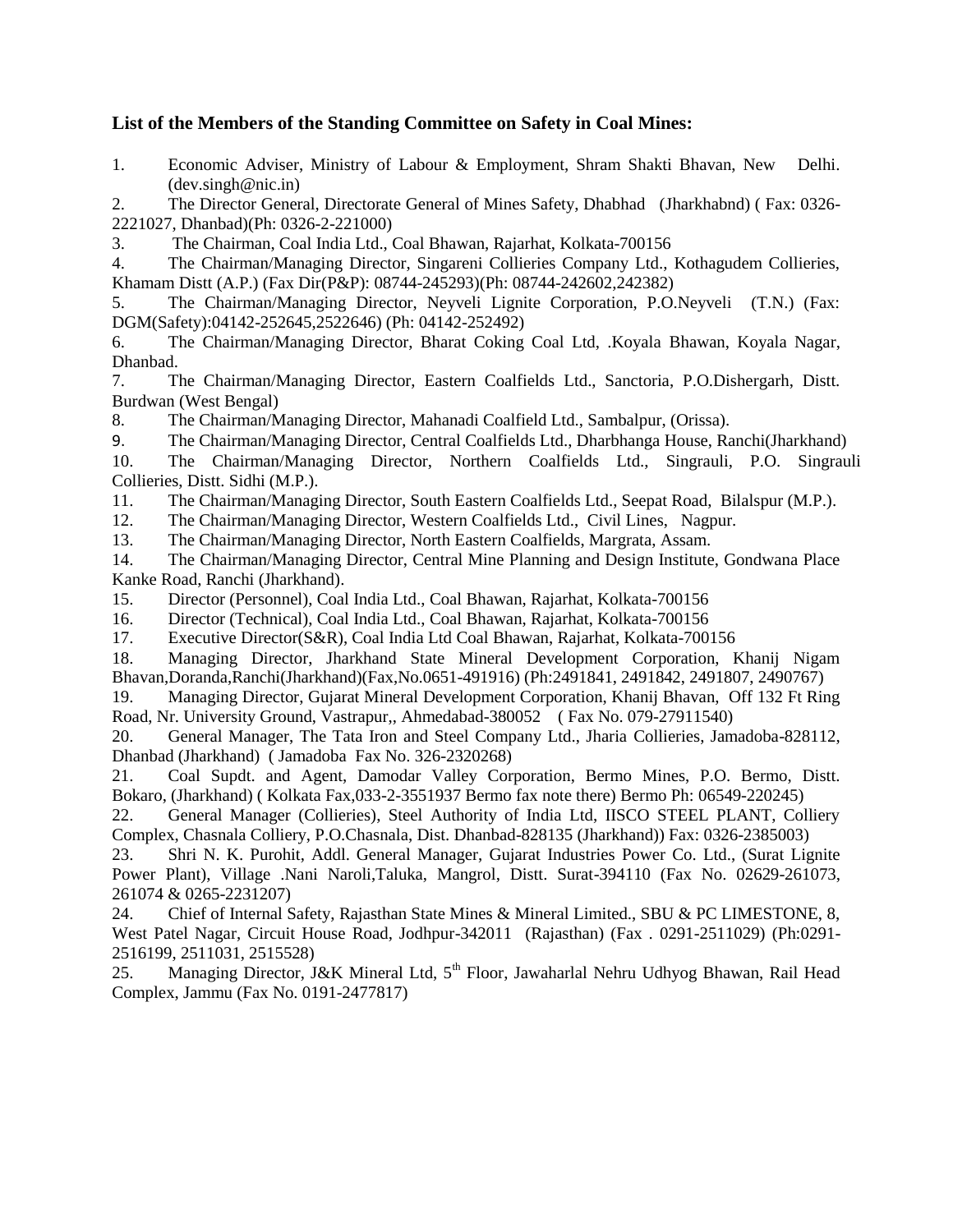| <b>Name of Block</b>           | <b>State</b> | Name of                                     | <b>Address (Registered Office)</b>                                                                                                                                                                                                                                                                                                                                                                                                                                                                   | <b>Phone No</b>                                                         | Email.Id                                                   |
|--------------------------------|--------------|---------------------------------------------|------------------------------------------------------------------------------------------------------------------------------------------------------------------------------------------------------------------------------------------------------------------------------------------------------------------------------------------------------------------------------------------------------------------------------------------------------------------------------------------------------|-------------------------------------------------------------------------|------------------------------------------------------------|
|                                |              | Company                                     |                                                                                                                                                                                                                                                                                                                                                                                                                                                                                                      |                                                                         |                                                            |
| Parsa East Kanta<br>Besan      | <b>CH</b>    | Rajasthan Rajya Vidyut<br>Utpadan Nigam Itd | R.C. Dave Marg, Vidyut Bhavan, Jyoti<br>Nagar, Jaipur, Rajasthan-302005, Inida.<br>Regtd office: & H.O. Vidyut Bhavan,<br>Janpath, Jyoti Nagar, Jaipur-302 005                                                                                                                                                                                                                                                                                                                                       | 0141-744927, 2740006                                                    | fuel.rvun@gmail.com                                        |
| Gare Palma IV/4                | <b>CH</b>    | HINDALCO Ind Ltd                            | Century Bhawan, 3rd Floor, Dr. Annie<br>Besant Road, Worli, Mumbai-400030                                                                                                                                                                                                                                                                                                                                                                                                                            | 22 6662 6666                                                            | Head<br>office: v.pandey@adityabirla.co<br>m               |
| Gare Palma IV/5                | <b>CH</b>    | HINDALCO Ind Ltd                            | Century Bhawan, 3rd Floor, Dr. Annie<br>Besant Road, Worli, Mumbai-400030                                                                                                                                                                                                                                                                                                                                                                                                                            | 22 6662 6666                                                            | Head<br>office: v.pandey@adityabirla.co<br>$\underline{m}$ |
| Kathautia                      | JH           | HINDALCO Ind Ltd                            | Century Bhawan, 3rd Floor, Dr. Annie<br>Besant Road, Worli, Mumbai-400030.<br>Ranchi Office: House No B-327, Gate<br>No.4, Ashok Nagar, Ranchi-834002                                                                                                                                                                                                                                                                                                                                                | 651 2330944/48                                                          | shouvik.majumder@adityabirla.c<br>$om$                     |
| Sial Ghogri                    | MP           | Reliance Cement Co Pvt<br>Ltd               | H Block, ist Floor, Dhirubhai Ambani<br>Knowledge City, Navi Mumbai-400710                                                                                                                                                                                                                                                                                                                                                                                                                           |                                                                         | ravindranath.reliance@gmail.co<br>$\underline{m}$          |
| Amelia North                   | MP           | Jaiprakash Power<br>Ventures Ltd            | Corp Office: 128, Noida, Uttar Pradesh-<br>201304, Regd Office: JUIT Complex,<br>Waknaghat, P.O: Dumehar Bani,<br>Kandaghat-173215, Dist: Solan,<br>Himachal Pradesh.                                                                                                                                                                                                                                                                                                                                | (120) 460 9000(Corp<br>Office)                                          | jaypee@jalindia.co.in                                      |
| Belgaon                        | MH           | Sunflag Iron & Steel Ltd                    | 33, Mount Road, Sadar, Nagpur-<br>440001, Maharashtra                                                                                                                                                                                                                                                                                                                                                                                                                                                | (0712) 2524661, 2533014                                                 | delhioffice@sunflagsteel.com                               |
| Marki Mangli I                 | MH           | Topworth Urja and<br>Metals Ltd             | 206, Raheja Centre. 214, Free Press<br>Journal Marg, Nariman Point, Mumbai-<br>400021. Maharashtra.Principal place of<br>business is at OLD ADDRESS- (16th<br>Floor, Tower 3, Indiabulls Finance<br>Centre, Senapati Bapat Marg,<br>Elphinstone Road (West), Mumbai-<br>400013.) NEW ADDRESS: 308, 3rd<br>Floor, Ceejay House, Dr. Annie Besant<br>Road, Worli, Mumbai-<br>400018. Topworth Urja and Metals<br>Limited<br>126-128, 1st floor, Shriram Towers,<br>Kingsway, Sadar,<br>Nagpur - 400001 | Topworth Group of<br>Companies: Phn nos:<br>22 24812000, 22<br>49174500 | tmt.mktg@topworthgroup.com                                 |
| Talabira I                     | Odisha       | <b>GMR Chhattisgarh</b><br>Energy Ltd       | Skip House, 25/1, Museum Road,<br>Bangalore, Karnataka-560025                                                                                                                                                                                                                                                                                                                                                                                                                                        | <b>NA</b>                                                               | Info.energytrading@gmrgroup.in<br>$\overline{\phantom{a}}$ |
| Sarshatalli                    | W.B          | <b>CESC Ltd</b>                             | CESC House, Chowringhee Square,<br>Kolkata, West Bengal                                                                                                                                                                                                                                                                                                                                                                                                                                              | 91 3322256040                                                           | cesclimited@rp-sg.in                                       |
| Pakri-Barwadih                 | Jh           | <b>NTPC</b>                                 | Room No. 119, 1st Floor, R & D Building<br>NTPC EOC, Sector-24, Noida, Uttar<br>Pradesh-201301                                                                                                                                                                                                                                                                                                                                                                                                       | 011-24360100                                                            | ntpccc@ntpc.co.in                                          |
| Moher, Moher-<br>Amlohri Extn. | MH           | Power Finance Corp<br>(Sasan UMPP)          | Dhirubhai Ambani Knowledge City<br>(DAKC), I Block, 1st Floor (North Wing)<br>khoperkhera, Navi Mumbai, Mumbai-<br>400701                                                                                                                                                                                                                                                                                                                                                                            | 022 30386838                                                            | Muddu.Shriniwas@relianceada.c<br>$om$                      |
| Gare Palma IV/1                | CG           | Chairman, CIL<br>(CUSTODIAN)                | COAL BHAWAN, PREMISE NO. - 04 MAR,<br>PLOT NO. - AF-III, ACTION AREA -1A,                                                                                                                                                                                                                                                                                                                                                                                                                            | 033=23244174                                                            | gmsnm.cil@coalindia.in                                     |
| Gare Palma IV/2 & 3            | CG           | Chairman, CIL<br>(CUSTODIAN)                | NEWTOWN, RAJARHAT, KOLKATA -<br>700156                                                                                                                                                                                                                                                                                                                                                                                                                                                               |                                                                         |                                                            |